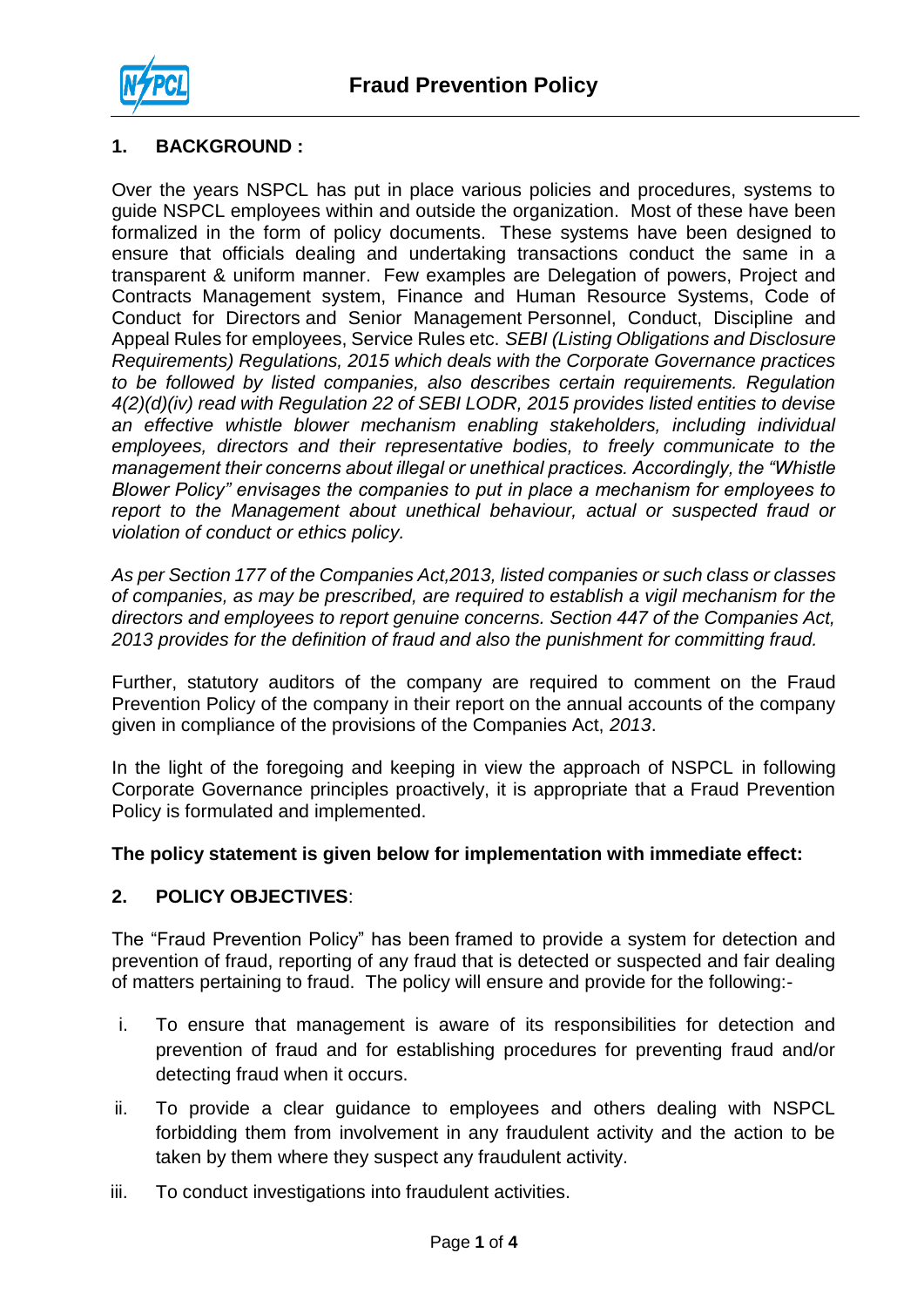

iv. To provide assurances that any and all suspected fraudulent activity will be fully investigated.

## **3. SCOPE OF POLICY**:

The policy applies to any fraud, or suspected fraud involving employees of NSPCL(all full time, part time or employees appointed on adhoc/temporary/contract basis) as well as representatives of vendors, suppliers, contractors, consultants, service providers or any outside agency (ies) doing any type of business with NSPCL.

### **4. DEFINITION OF FRAUD:**

*As per Section 447 of the Companies Act, 2013, "Fraud" in relation to affairs of a company or any body corporate, includes any act, omission, concealment of any fact or abuse of position committed by any person or any other person with the connivance in any manner, with intent to deceive, to gain undue advantage from, or to injure the interests of, the company or its shareholders or its creditors or any other person, whether or not there is any wrongful gain or wrongful loss. "Wrongful gain" means the gain by unlawful means of property to which the person gaining is not legally entitled. "Wrongful loss" means the loss by unlawful means of property to which the person losing is legally entitled.*

#### **5. ACTIONS CONSTITUTING FRAUD:**

While fraudulent activity could have a very wide range of coverage, the following are some of the act(s) which constitute fraud.

The list given below is only illustrative and not exhaustive:-

- i. Forgery or alteration of any document or account belonging to the Company
- ii. Forgery or alteration of cheque, bank draft or any other financial instrument etc
- iii. Misappropriation of funds, securities, supplies or others assets by fraudulent means etc
- iv. Falsifying records such as pay-rolls, removing the documents from files and /or replacing it by a fraudulent note etc
- v. Willful suppression of facts/deception in matters of appointment, placements, submission of reports, tender committee recommendations etc. as a result of which a wrongful gain(s) is made to one and wrongful loss(s) is caused to the others.
- vi. Utilizing Company funds for personal purposes.
- vii. Authorizing or receiving payments for goods not supplied or services not rendered.
- viii. Destruction, disposition, removal of records or any other assets of the Company with an ulterior motive to manipulate and misrepresent the facts so as to create suspicion/suppression/cheating as a result of which objective assessment/decision would not be arrived at.
- ix. Any other act that falls under the gamut of fraudulent activity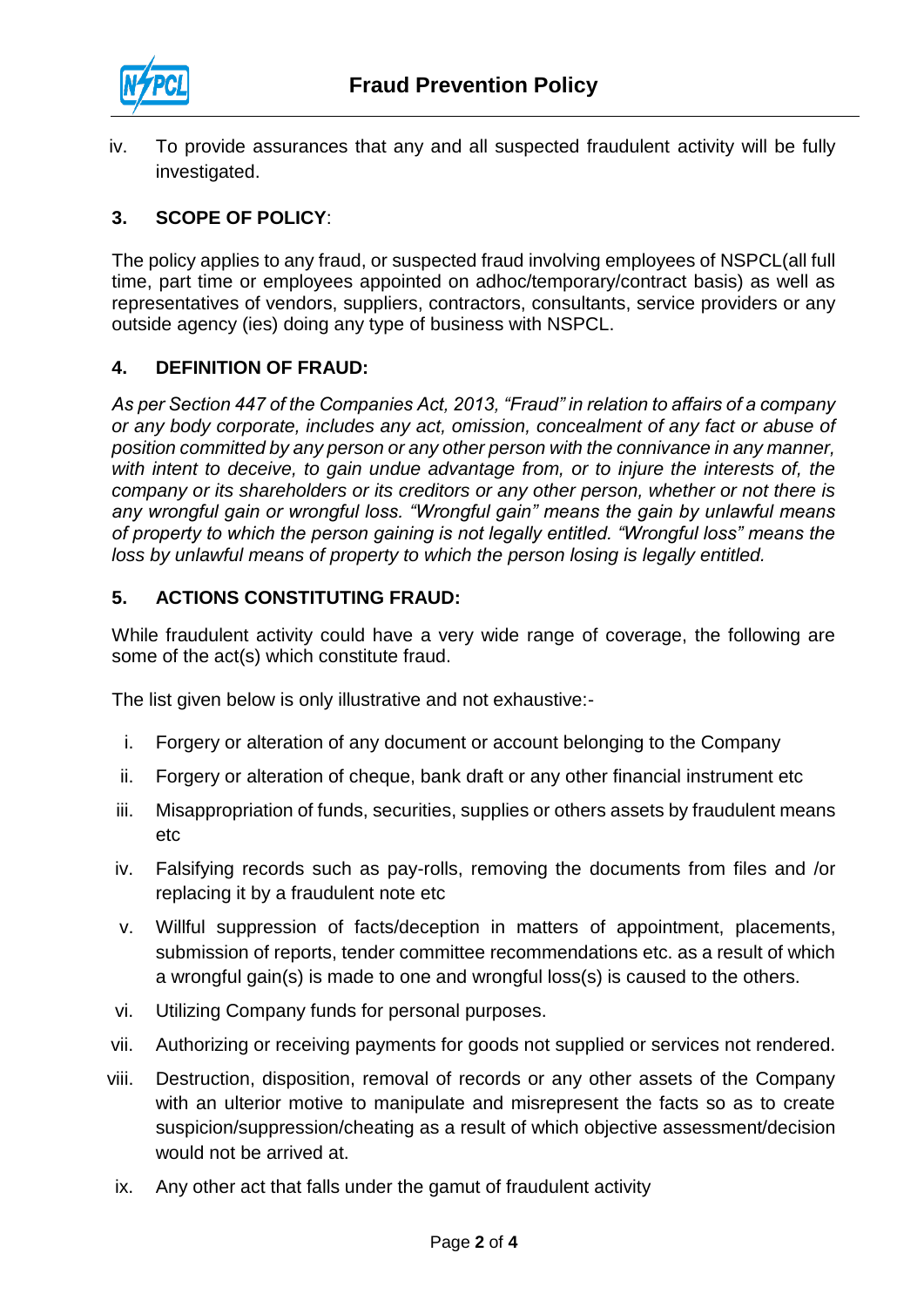

# **6. REPORTING OF FRAUD**

- i. Any employee(full time, part time or employees appointed on adhoc/temporary/contract basis), representative of vendors, suppliers, contractors, consultants, service providers or any other agency(ies) doing any type of business with NSPCL as soon as he / she comes to know of any fraud or suspected fraud or any other fraudulent activity must report such incident(s). Such reporting shall be made to the designated Nodal Officer(s), nominated in every project /Corporate Centre. If, however, there is shortage of time such report should be made to the immediate controlling officer whose duty shall be to ensure that input received is immediately communicated to the Nodal Officer. The reporting of the fraud normally should be in writing. In case the reporter is not willing to furnish a written statement of fraud but is in a position to give sequential and specific transaction of fraud/suspected fraud, then the officer receiving the information/Nodal Officer should record such details in writing as narrated by the reporter and also maintain the details about the identity of the official / employee / other person reporting such incident. Reports can be made in confidence and the person to whom the fraud or suspected fraud has been reported must maintain the confidentiality with respect to the reporter and such matter should under no circumstances be discussed with any unauthorized person.
- ii. All reports of fraud or suspected fraud shall be handled with utmost speed and shall be coordinated by Nodal Officer(s) to be nominated.
- iii. Officer receiving input about any suspected fraud/nodal officer(s) shall ensure that all relevant records documents and other evidence is being immediately taken into custody and being protected from being tampered with, destroyed or removed by suspected perpetrators of fraud or by any other official under his influence.

### **7. INVESTIGATION PROCEDURE**:

- i. The "Nodal Officer" shall, refer the details of the Fraud/suspected fraud to the Vigilance Department of NSPCL, for further appropriate investigation and needful action.
- ii. This input would be in addition to the intelligence, information and investigation of cases of fraud being investigated by the Vigilance Deptt of their own as part of their day to day functioning.
- iii. After completion of the investigation, due & appropriate action, which could include administrative action, disciplinary action, civil or criminal action or closure of the matter if it is proved that fraud is not committed etc. depending upon the outcome of the investigation shall be undertaken *under the relevant rules of NSPCL..*
- iv. Vigilance Department shall apprise "Nodal Officer" of the results of the investigation undertaken by them. There shall be constant coordination maintained between the two.
- *v. The Criminal Proceedings may be initiated by Engineer-in-Charge / Head of Department/ NSPCL's Authorised Representative, after obtaining approval of*